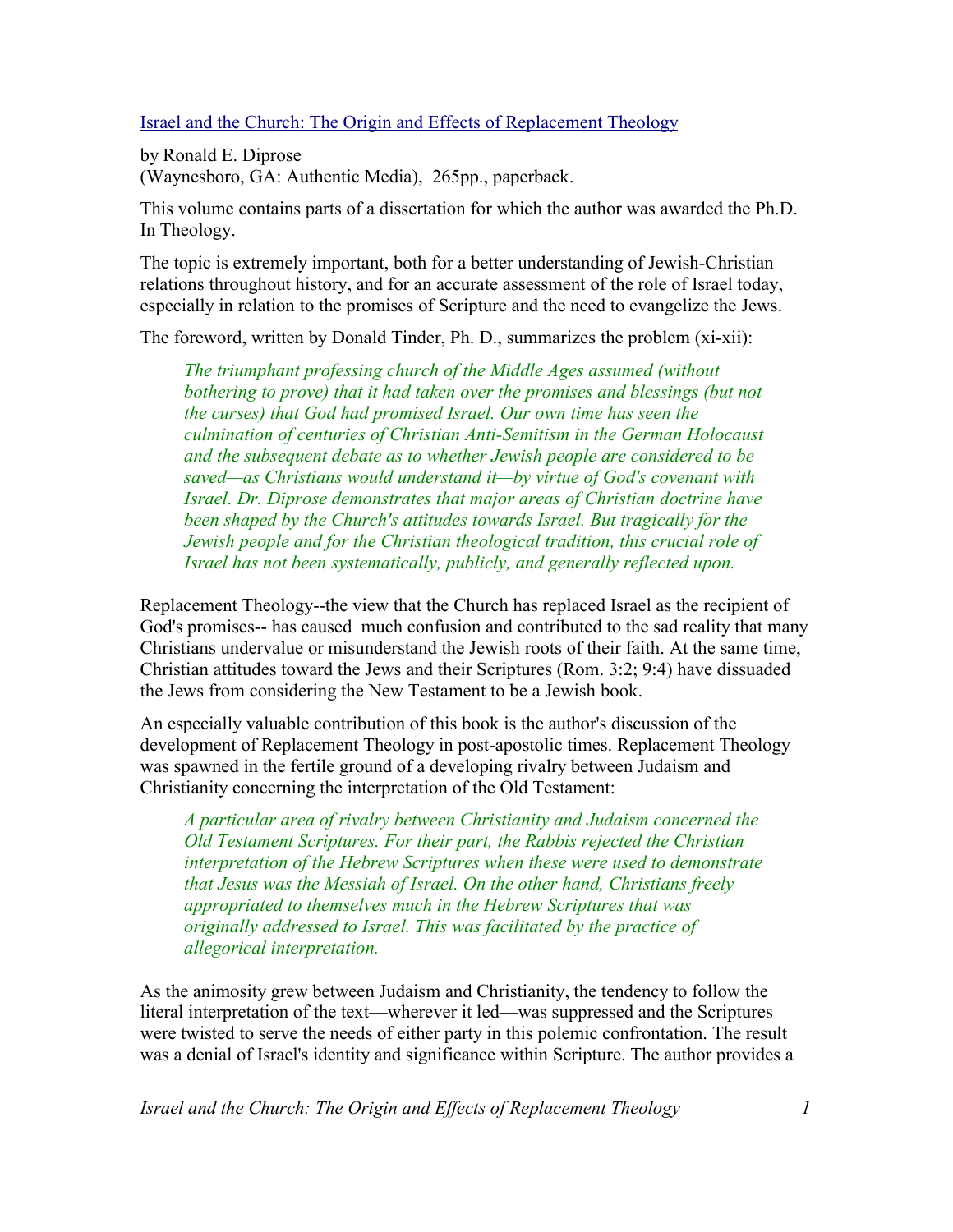helpful survey of early Church Fathers tracing the development of the idea that Israel was replaced by the "New Israel," the Church.

Another valuable chapter considers the effect of Replacement Theology upon ecclesiology (the doctrine of the Church). If one has ever wondered how the governmental structure of the historic Christian Church came to differ so greatly from that found in the New Testament, part of the answer is found in the development of Replacement Theology. Once the Church appropriated to itself Old Testament passages concerning the nation of Israel, it was inevitable that the liturgical understanding of the Church would borrow increasingly from the Law of Moses and the levitical priesthood. This failure to apprehend the distinction between Israel and the Church underwrote the development of a *New Testament* priestly sect—clearly portrayed within Roman Catholicism, but also present among branches of Protestantism. Predictably, the New Testament doctrine of the priesthood of all believers suffered as a result.

More familiar to those who have studied eschatology (the doctrine of the last things) is the effect of Replacement Theology upon an understanding of the sequence of events related to the Second Coming of Jesus Christ and the "thousand years" of Revelation 20. The premillennialism of the early Church eventually toppled as the Church was motivated to deny a *future* literal kingdom on earth in favor of a purely spiritual kingdom consisting of the Church *here and now*. Predictably, this resulted in a denial of a key element of the millennial kingdom as set forth in both Testaments: the future spiritual restoration of the nation Israel.

The author is to be commended for avoiding the excesses which lie on both sides of this topic: those who deny the uniqueness and continued relevance of Israel to God's plan and those who deny the need for the Jews to exercise faith in Jesus as the sole means of salvation. As the eccumenical inter-faith movement continues to develop, voices within Christianity are increasingly being heard to the effect that Judaism can find salvation by virtue of a different covenant than Christianity: the Mosaic rather than the New. The author identifies the unbiblical nature of this view (Jer. 31:31-34; Acts 13:38; Rom. 3:20; 11:26-27; Gal. 3:21).

A minor disappointment is the author's apparent disdain for dispensationalism (xiii). Having initially been taught Replacement Theology, this reviewer is indebted to dispensationalism, and its literal grammatico-historical interpretation, for revealing the unbiblical premise that the Church is the "New Israel." The author dislike for dispensationalism is difficult to understand given its contribution to the topic at hand. Consider the remark from the foreword: "But tragically for the Jewish people and for the Christian theological tradition, this crucial role of Israel has not been systematically, publicly, and generally reflected upon." Yet a comprehensive treatment of this topic *has been* systematically, if not publicly, reflected upon--by no less a dispensationalist than Dr. Arnold Fruchtenbaum (Israelology: The Missing Link in Systematic Theology). Indeed the modern reemergence of a Biblical understanding of the prophetic significance of Israel owes a tremendous debt to dispensationalism and its premillennial understanding of Scripture, complete with a literal 1,000-year reign of Jesus from a restored Jerusalem. This distain for dispensationalism is particularly puzzling considering that the very

*Israel and the Church: The Origin and Effects of Replacement Theology 2*